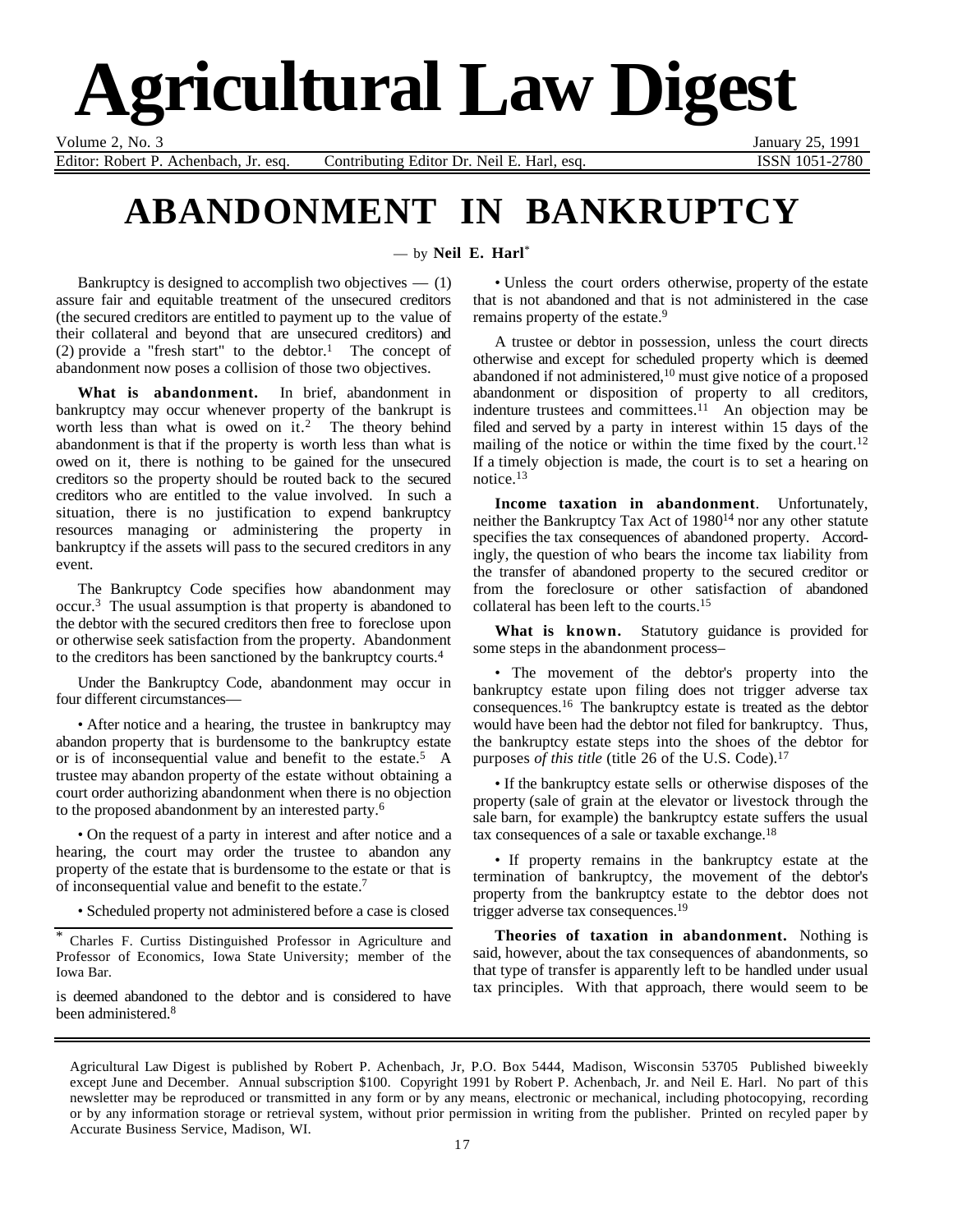two theories for the taxation of gain or loss from abandonments<sup>20</sup> $-$ 

• If an abandonment is properly characterized as involving a completed transfer to the bankruptcy estate followed by a transfer of the property back to the debtor, arguably the retransfer to the debtor would trigger tax liability in which case any tax liability would be trapped in the bankruptcy estate. Any gain or loss would be reported by the bankruptcy estate and the property would have a basis in the debtor's hands equal to its fair market value. The *entrapment* theory is favorable to debtors and is in accord with the objective of providing the debtor a fresh start in bankruptcy.<sup>21</sup> As stated in a  $1988$ bankruptcy court case, <sup>22</sup>

"the bankruptcy code provides an honest debtor with a fresh start, free from the burden of past debts....This fresh start has been described as the most extensive 'since the seven year release described in the Old Testament.'"

• However, if an abandonment is properly characterized as a "deflection" of property from the bankruptcy estate, the tax liability when the property is lost to the creditors would rest with the debtor. In support of this characterization, some courts, notably *Mason v. Commissioner*, 23 and *In re Cruseturner*<sup>24</sup> have held that the debtor is deemed to have continuously owned the property abandoned in bankruptcy. However, those cases were based on facts arising before enactment of the Bankruptcy Tax Act which provided specifically for the transfer of property "from the debtor to the estate."25

The deflection theory is actually a greater burden for the debtor than would appear at first blush. IRS has taken the position that, because of the discharge of the debtor's personal liability in bankruptcy, the debt survives abandonment as a nonrecourse obligation.26 The outcome is that the fair market value becomes irrelevant and the full difference between the debtor's basis in the property and the amount of the debt is gain (or loss) to the debtor.

**Tax cases on abandonment.** Four cases, all involving farm facts, have been litigated since 1987.

In the first case, *Estate of Bentley*, 27 the debtor had filed Chapter 7 bankruptcy in 1983. The trustee in bankruptcy, the same year, sold a corn crop free and clear of liens with the understanding that the claim of the Commodity Credit Corporation (CCC) would attach to the proceeds and interest earned on the proceeds. In 1986, the trustee determined that the CCC claim was valid and exceeded the value of the crop. Accordingly, the trustee applied to abandon the proceeds. IRS argued that had the corn been abandoned prior to sale, the gain would not have accrued to the bankruptcy estate. However, once the trustee sold the grain, the estate became liable for the income tax on the proceeds. The bankruptcy court stated, surprisingly, that —

"*The effect of the IRS position would have the estate pay taxes on property to which the estate is not entitled, did not retain and from which it received no benefit (because it was all abandoned) because the proceeds became property of the estate while subject to a lien which greatly exceeded its value. Such a result will not be countenanced*."<sup>28</sup>

The bankruptcy court decision was reversed by the United States District Court, holding that the proceeds of the corn sale were taxable to the bankruptcy estate.<sup>29</sup> The Eighth Circuit Court of Appeals, in affirming in late 1990, stated—

"*...a contrary holding would have the effect of burdening the debtor's fresh start under the bankruptcy law.*"

The next bankruptcy case on taxation of abandoned property, *In re McGowan*, 30 involved the abandonment of the debtor's machinery with a relatively low basis and a substantial amount of potential gain. The bankruptcy court held that the abandonment of bankruptcy estate property by the trustee was not a "sale or exchange" triggering tax liability chargeable to the bankruptcy estate. The bankruptcy court stretched the "termination of the estate" language in the Bankruptcy Tax  $Act^{31}$  to cover abandonments.

In the case of *In re Olson*, 32 the trustee abandoned land to the debtor. The bankruptcy court acknowledged that *McGowan*33 was "overbroad" in defining abandonment as "termination of the estate" but nonetheless concluded that abandonments should be covered by the same provision relied upon by the *McGowan* court. Thus, both *McGowan* and *Olson* embraced the deflection theory.

In the case of *In re Olson*<sup>34</sup> the bankruptcy trustee failed to file income tax returns for the bankruptcy estate  $35$  so the debtor's accounting firm prepared *and filed* both state and federal fiduciary returns for the bankruptcy estate, duly reporting the sizeable gain. The trustee sued for damages, alleging malicious interference with the trustee's duties. The bankruptcy court agreed the filing was not malicious and indicated a separate hearing would be set on the issue of damages and costs.

In the final case to date, *In re Laymon*, 36 the U.S. District Court for Minnesota in 1989 reversed the bankruptcy court and held that the bankruptcy court had erroneously approved the trustee's request for abandonment. At issue was approximately \$17,000 of income tax liability on farmland. The trustee had collected two years of rental on land totaling about \$22,000 before seeking to abandon the property. The court noted that the trustee had a duty to the debtor as well as to the unsecured creditors and pointed out that the trustee has a "general duty not to burden unduly the debtor's opportunities for a fresh start." The court said that the impact of abandonment on debtors "is one aspect to consider on the issue of burdensomeness."

**In conclusion.** Quite clearly, the entrapment theory is the only approach that will treat debtors fairly and equitably *vis a vis* other debtors.37 Moreover, the entrapment theory is consistent with the idea of providing the debtor a fresh start.38 Finally, it is submitted that the entrapment theory is most consistent with established tax law.

To date, the weight of judicial opinion at the bankruptcy court level has been in favor of the deflection theory. District courts have been less enamored with that approach. The major issue is whether the Eighth Circuit, which has the case of *In re Olson*39 on appeal, will add muscle to the statement that taxing gain to the debtor "would have the effect of burdening the debtor's fresh start under the bankruptcy law."40